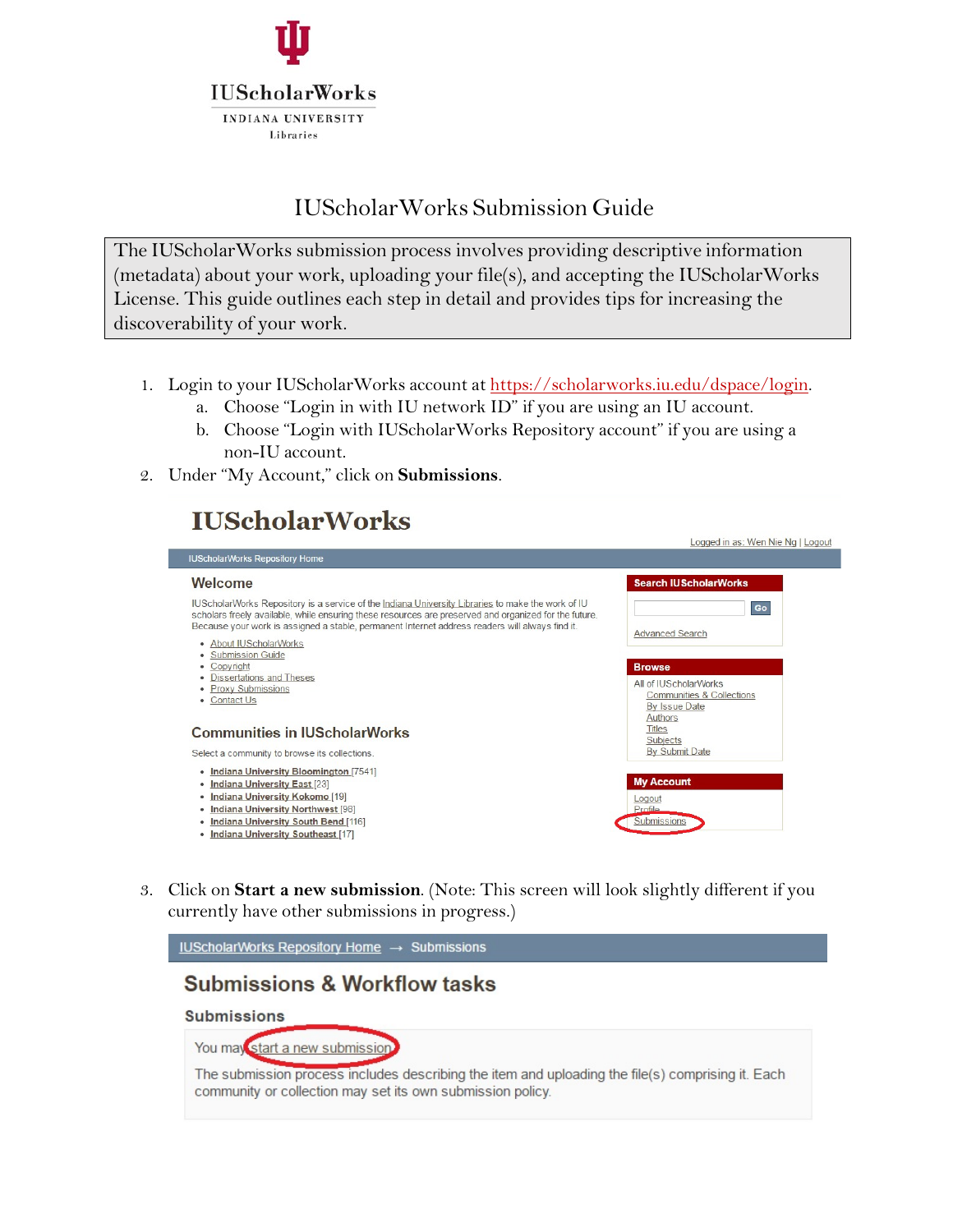4. Choose a collection from the drop-down menu. You will only see collections to which an IUScholarWorks administrator has approved you to submit.



5. Fill in the 6-step form. All of the fields except for Author and Title are optional; however, we encourage you to fill in as much relevant information to increase discoverability of your work.

### Step 1. Describe

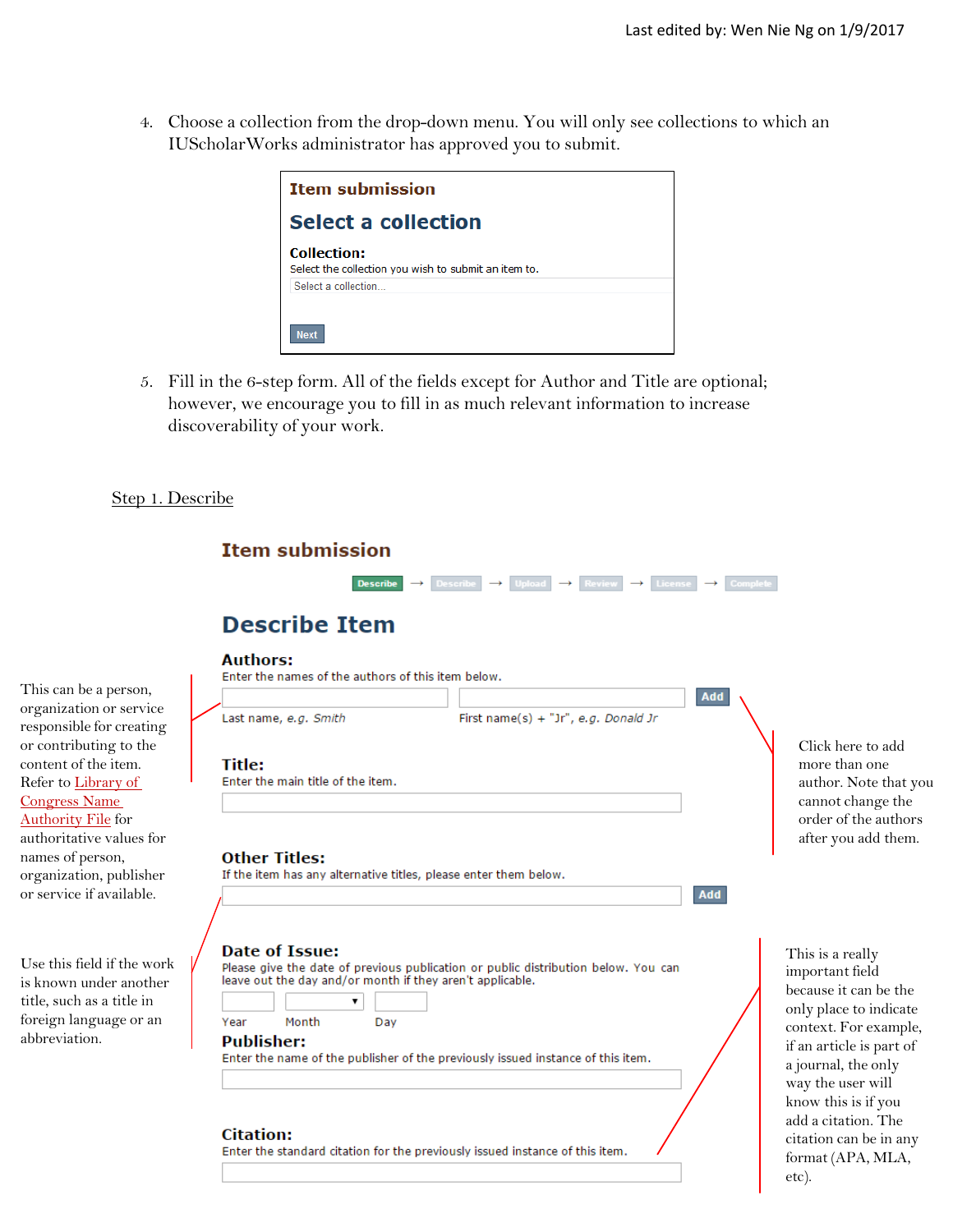Add

Add

# **Other location:** Enter the URL of a published or other version of this resource. **Series/Report No.:** Enter the series and number assigned to this item by your community. Series Name Report or paper No. **Identifiers:** If the item has any identification numbers or codes associated with it, please enter the types and the actual numbers or codes below. Doing so increases your ability to track citations for this deposit. **Add DOI**  $\overline{\mathbf{v}}$ doi:10.1234567identifiers:DOI Remove selected

### Type:

Select the type(s) of content of the item. To select more than one value in the list, you may have to hold down the "CTRL" or "Shift" key.

| Software                |
|-------------------------|
| <b>Technical Report</b> |
| Thesis                  |
| Video                   |
| <b>Working Paper</b>    |
| Other                   |
|                         |

#### Language:

Select the language of the main content of the item. If the language does not appear in the list, please select 'Other'. If the content does not really have a language (for example, if it is a dataset or an image) please select 'N/A'.  $N/A$ 



Only URLs may be placed in this field. It is used when another copy or version is available online. Point it directly to the open access article. Place DOI hyperlinks here in addition to placing the DOI number in the Identifier field.

This field is used to enter series data such as volume(issue).IUSW staff will advise on this matter particularly if the material you are placing in the repository is a serial run (i.e., a multi -year set of volumes of a journal)

Options are: DOI, ARK, CODEN, Gov't Doc #, ISBN, ISMN, ISSN, Other, STRN . If you include a DOI number(ex: 10.14434/josotl.v15i1.12 905) here, be sure to enter the DOI as a hyperlink (ex: [https://doi.org/10.14](http://dx.doi.org/10.14434/josotl.v15i1.12905) [434/josotl.v15i1.12905](http://dx.doi.org/10.14434/josotl.v15i1.12905) ) in the Other location field above.

Options are: Animation, Article, Book, Book Chapter, Dataset, Doctoral Dissertation, Learning Object, Image (2-D or 3-D), Map, Musical Score, Plan or Blueprint, Preprint, Presentation, Recording (acoustical, musical, or oral), Software, Technical Report, Thesis, Video, Working Paper, Other.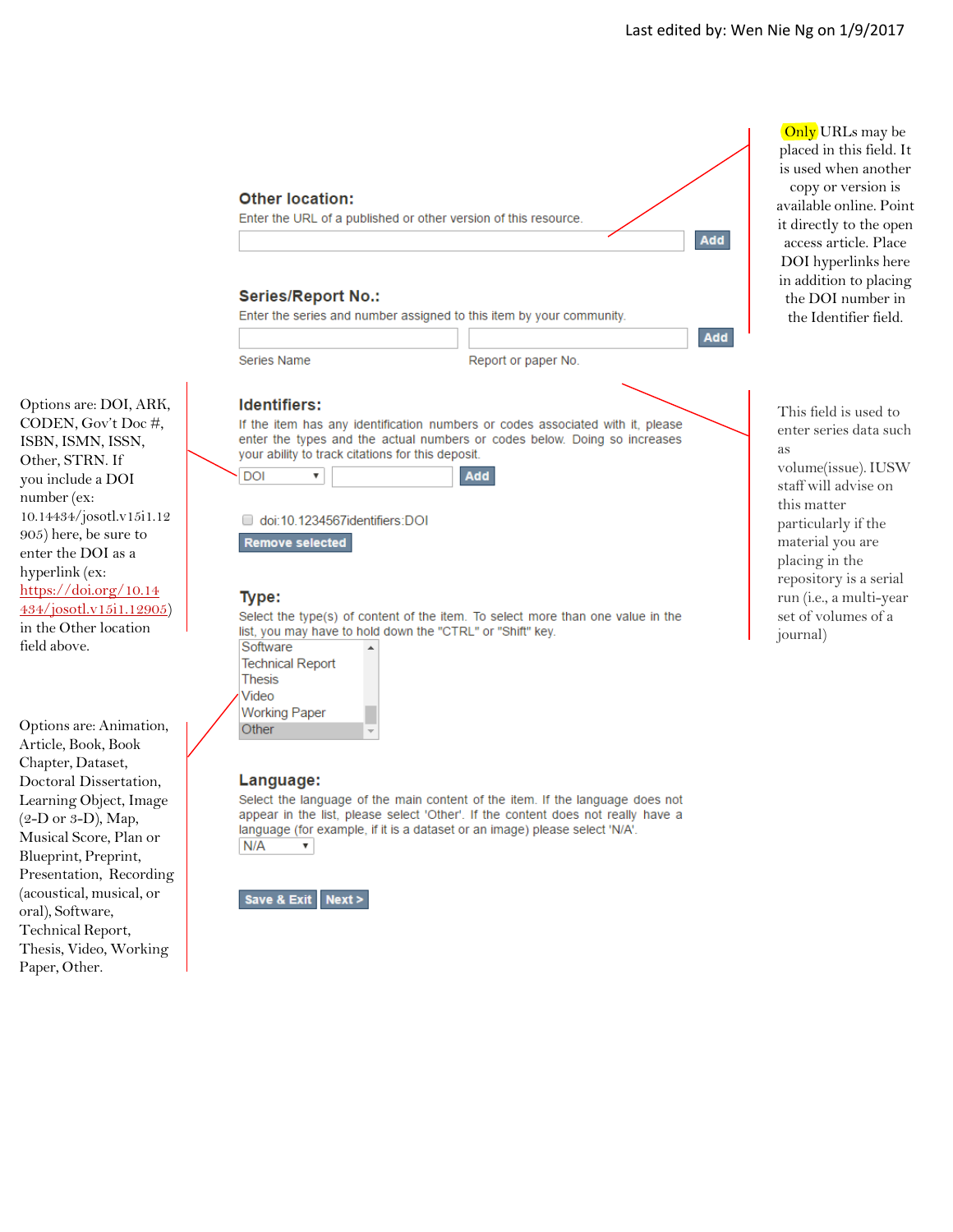Add

### Step 2. Describe (again)



# **Describe Item**

**Subject Keywords:** 

Enter appropriate subject keywords or phrases below.

#### **Abstract:**

Enter the abstract of the item below.

Describe use and reproduction rights, such as those from [Creative](http://creativecommons.org/licenses/) [Commons.](http://creativecommons.org/licenses/) Leave blank to reserve all rights. Sometimes the rights holder (such as a publisher) will require specific language in this space.

Users uploading data can use either of the two, IUrecommended licenses for their data [\(CC-0](http://creativecommons.org/publicdomain/zero/1.0/) or [ODC-BY\)](http://opendefinition.org/licenses/odc-by/) or consult the Digital Curation Centre's How to License [Research](http://www.dcc.ac.uk/resources/how-guides/license-research-data) [Data](http://www.dcc.ac.uk/resources/how-guides/license-research-data) guide, Open [Definition's list of](http://opendefinition.org/licenses/)  [recommended data](http://opendefinition.org/licenses/)  [licenses,](http://opendefinition.org/licenses/) or [IU Legal](https://vpgc.iu.edu/)  [Counsel](https://vpgc.iu.edu/) to determine data licenses that may meet their needs.

**Sponsors:** 

Enter the names of any sponsors and/or funding codes in the box below.

#### **Rights:**

Describe use and reproduction rights, such as those from Creative Commons. Leave blank to reserve all rights.

#### **Rights URL:**

Enter a link to an outside description of the terms governing use and reproduction, such as those from Creative Commons.

Can be used to provide a link to the full text of the license listed above in the Rights field. This can also be used to point to a publisher website that explains rights use, which may be required by certain rights holders.

Use [Library of](http://id.loc.gov/authorities/subjects.html)  [Congress Subject](http://id.loc.gov/authorities/subjects.html)  [Headings](http://id.loc.gov/authorities/subjects.html) if possible. Click here to add more than one subject. Do NOT enter multiple subjects in one box. Note that you cannot change the order of the subjects after you add them.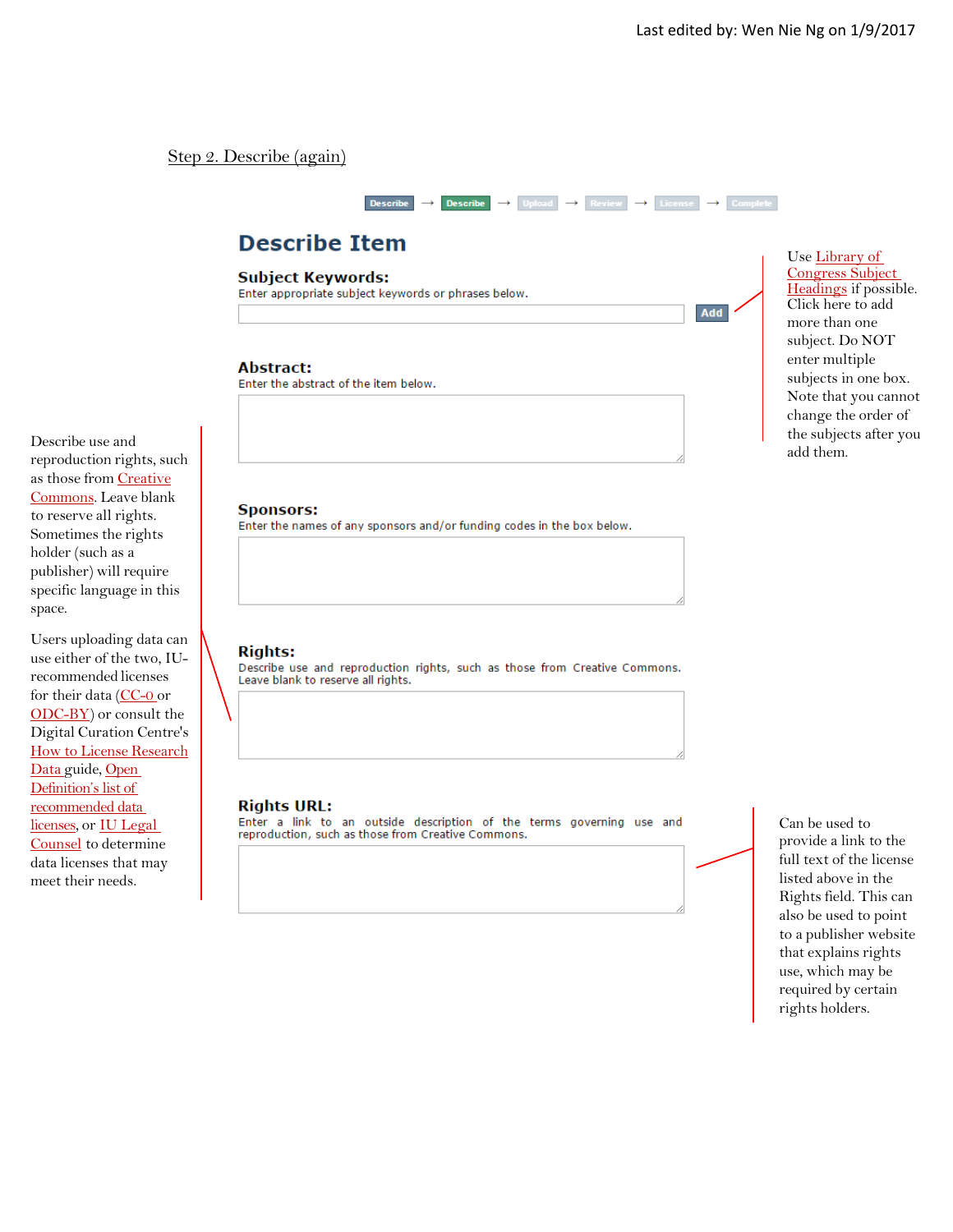

## Step 3. Upload

# **Item submission**



# **Upload File(s)**

#### File:

Please enter the full path of the file on your computer corresponding to your item. If you click "Browse...", a new window will allow you to select the file from your computer.

Choose File | No file chosen

#### **File Description:**

Optionally, provide a brief description of the file, for example "Main article", or "Experiment data readings".

Give the file a short descriptive name as well, like **Laherty Article**.

Upload file & add another

# **Files Uploaded**



Upload the file (find on your hard drive, desktop, server, etc.). All file types are accepted, however, some file types are much preferred for our ability to preserve them/migrate them to new formats over time. Please contact [iusw@indiana](mailto:iusw@indiana.edu) [.edu](mailto:iusw@indiana.edu) for consultation.